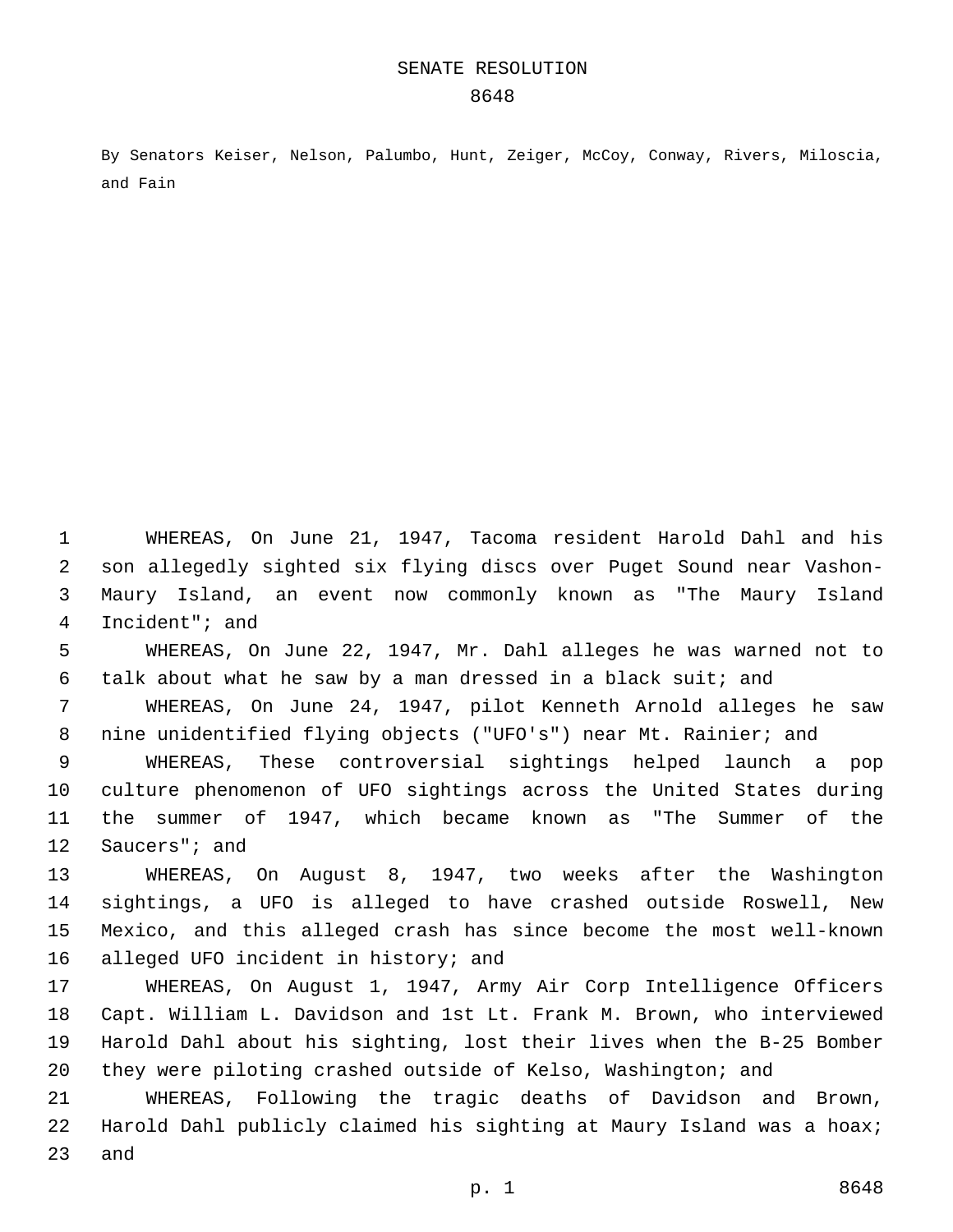WHEREAS, Special Agents of the Federal Bureau of Investigation conducted an investigation of the deaths of Davidson and Brown and ultimately concluded that Dahl did not recant his story but that his claim of hoax was itself a fabrication to avoid further public attention and ridicule; and

 WHEREAS, The FBI's conclusions and Dahl's secret were sealed 7 for fifty years; and

 WHEREAS, The Maury Island Incident and its surrounding circumstances have made immeasurable contributions to Washington State's cultural heritage and to popular culture worldwide, including most recently the 2014 award-winning motion picture "The Maury Island Incident," and the 2015 web series "The Maury Island Incident," produced in conjunction with the Washington FilmWorks Innovation Lab and Motion Picture Competitiveness 15 Program; and

 WHEREAS, On April 1, 2017, the 3rd Annual Burien UFO Festival will be held in the newest hipster hangout of downtown Olde Burien with wide community participation and good humor; 19 and

 WHEREAS, On the seventieth anniversary of the seminal UFO sightings events, the Washington State sightings should be recognized for both their prominence and primacy in the modern 23 era of UFO popular culture;

 NOW, THEREFORE, BE IT RESOLVED, That the Washington State Senate pause to acknowledge the seventieth anniversary of the June 21, 1947, Maury Island Incident; the 1947 "Summer of the Saucers" popular culture phenomenon launched worldwide by these controversial events; and the first reference to the characters 29 now popularly known as "men in black"; and

 BE IT FURTHER RESOLVED, That the Washington State Senate recognize and honor the heroism and service of Army Air Corp Intelligence Officers Capt. William L. Davidson and 1st Lt. Frank M. Brown, who lost their lives following their investigation of the Maury Island Incident when their airplane crashed outside of Kelso, Washington, on August 1, 1947; and

 BE IT FURTHER RESOLVED, That copies of this resolution be immediately transmitted by the Secretary of the Senate to the Air Force Historical Research Agency, to the Vashon-Maury Island

p. 2 8648